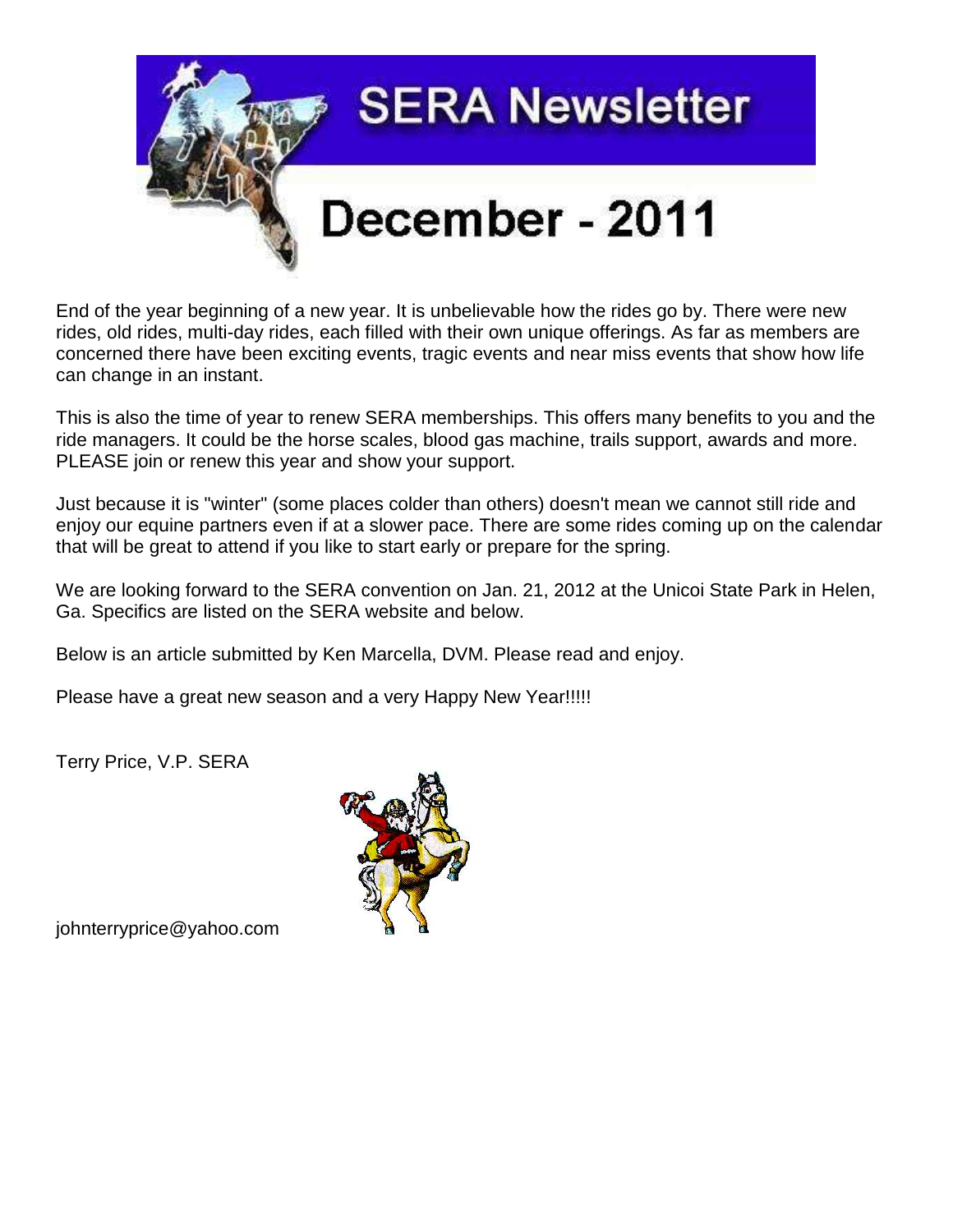Submission to Thoroughbred Times March 2011

Kenneth L. Marcella DVM Chattahoochee Equine 5060 Sugar Pike Rd. Suite 101 Canton, Georgia 30115

### Biosecurity of Equine feed

 The Mid Atlantic Nutritional Conference was held in Maryland this month and a general theme for the equine section was the biosecurity of horse feeds. Papers were presented on various types of equine food threats including fescue toxicity in hay, Ionophore poisoning in processed feeds and supplements and myoctoxins or mold produced poisons in equine grains and forages. The safety of equine foods is currently a hot topic. Weather conditions throughout much of the United States over the last few years- droughts followed by heavier than normal rainfall and hot summers, have produced conditions favorable for mold growth, increasing the chances of finding contaminated grains in horse feeds. Changes in weather patterns may also be contributing to the increases in foxtail and blister beetle problems found in hay in some areas. Because of increased incident reporting in local news and national horse magazines, the public is more informed about the occurrence of feed mill errors, and the potential that exists for problems in processed horse foods and supplements. Overall the average horse owner is more aware and more concerned than ever before about the quality and safety of what goes into the feed bucket. Fortunately, because of programs like the American Feed Industry Association's (AFIA) Safe Feed/Safe Food Certification program, the average horse is also better protected than ever before.

 The AFIA is the world's largest organization devoted exclusively to representing the business, legislative and regulatory interests of the United States animal feed industry and its suppliers. AFIA was founded in 1909 and represents the entire feed industry. Its members include more than 500 domestic and international companies and state, regional and national associations. Recognizing that "the feed industry makes a major contribution to food safety, nutrition and the environment", the AFIA seeks to play a crucial positive role in the production of healthy, wholesome meat, milk, fish and eggs. Additionally, more than 75% of the 165 million tons of commercial feed in the United States is manufactured by AFIA members.

 The Safe Feed/Safe Food (SF/SF) program was developed by AFIA in 2003-2004 in response to a lack of general knowledge about feed industry practices in the manufacture of safe feeds. Feed producing companies wanted a way to supply assurances about the quality of ingredients, the safety and cleanliness of production and processing facilities, and the maintenance of high standards in feed manufacturing to their food animal customers. The SF/SF Certification program mission was "to establish and promote generally accepted food safety guidelines designed to ensure continuous improvement in the delivery of a safe and wholesome feed supply for the growth and care of animals". Initially a program for essentially food animal (cattle, pigs and chicken) feeds, the SF/SF program has been expanded to include equine feeds. Additional expansion of this program is slated by AFIA for this spring and will feature a more dedicated equine feed producer emphasis and possibly a new logo that is more equine oriented.

 In order for companies to be accepted into the SF/SF program and allowed to utilize the certified facility logo on their products they must undergo independent third-party facility and conduct inspection. Richard Sellers, Vice President, Feed Regulation and Nutrition of the AFIA explains, " we don't think of our SF/SF program as a regulation but as an adjunct to regulation and a program developed to highlight the high standards the industry already has above the basic regulatory requirements for feed". The United States Food and Drug Administration (FDA) and the individual state administrations are the primary regulators of feeds and have been since the 1880's. Yet, the FDA, like all federal agencies, must prioritize its resources. Dr. Stephen Sundlof,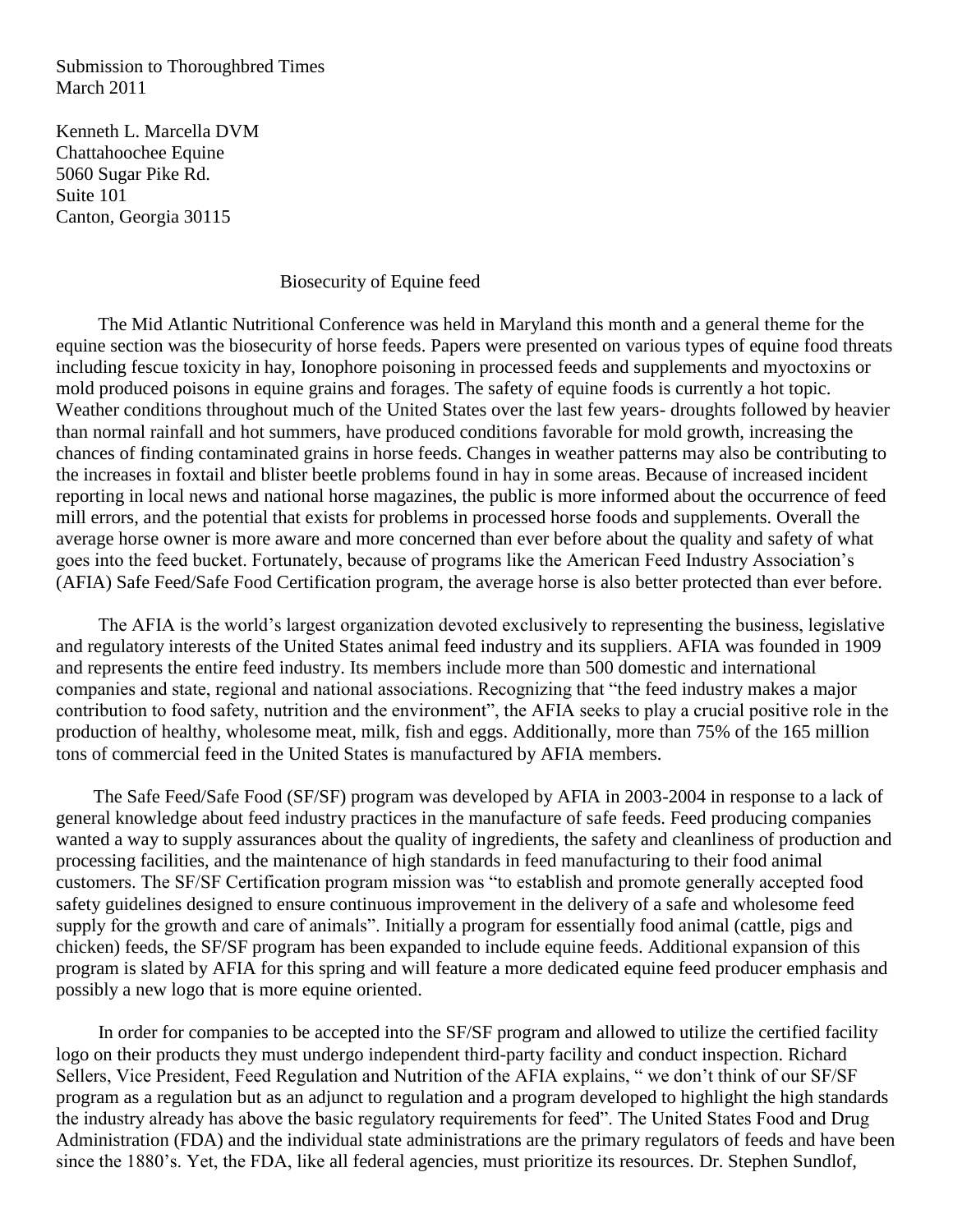former director of the FDA Center for Veterinary Medicine says, "AFIA is ahead of the curve in this crucial area and this direction simply makes sense since FDA cannot do it alone". The AFIA has tried to augment the standard feed safety programs and incorporates many aspects that exceed FDA's requirements for the manufacture of feed. "Under the new Food Safety Modernization Act or FSMA, more regulations for feed manufacturing will be written over the next two years", according to Mr. Sellers, "but AFIA's SF/SF program will meet all of those and exceed several". The idea of being on the advancing edge of industry standards is the backbone of the SF/SF program and is encapsulated by AFIA's statement that companies associated with the program know "that getting ahead of the curve today means being in a position to succeed tomorrow". Better feed is simply better business.

 "The Safe Feed/Safe Food Certification program offers peace of mind", according to Brian Rittgers, National Sales Manager of the Dairy Business Unit for Elanco Animal Health. "When I'm dealing with a facility that believes in this program, I know that it's using the same standards as we're using, and that we are on the same page". Pennfield Corporation, makers of Pennfield Feed the 2008 official feed of the United States Equestrian Federation has four AFIA FS/FS certified facilities. "Our number one priority is to have a top notch quality control process", stresses Jeff Katelan of Pennefield Country Life Feeds. "Anything less than 100% vigilance to ensure a safe feed supply for our customers is not acceptable". Southern States Cooperative is another member of the SF/SF certification program and its equine feeds are utilized by horse owners throughout the Eastern United States. Jim Moore, Vice President of the Feed Division of Southern States observes, "American consumers are more concerned than ever about how their food is handled. Animal agriculture is a critical component of the food industry, and the feed industry is critical to animal agriculture. Feed safety programs such as the Safe Feed/ Safe Food Certification Program will take the industry to new heights in providing safe feed products for animals."

 The bottom line for horse owners and barn managers is that when you see an AFIA Safe Feed/Safe Food Certification program logo on a bag of equine feed or a particular feed supplement you can rest assured that that product was produced in a plant or facility that was independently inspected and that it has exceeded all FDA requirements. That feed or equine additive that you are pouring into a bucket for your horse to eat is the very best that the American food industry has to offer.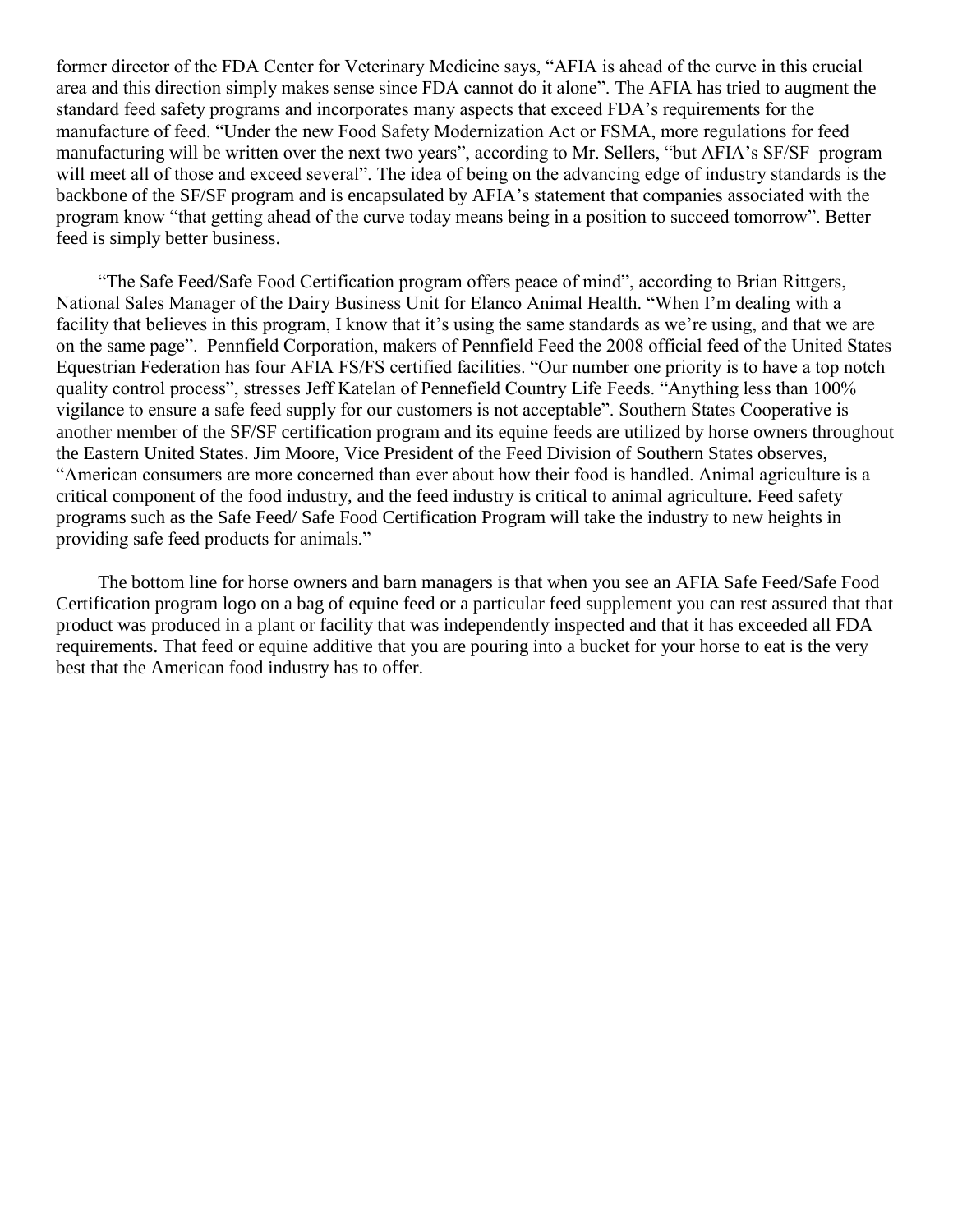# **SERA / GERA CONVENTION INFORMATION**

Please join us at the SERA / GERA Convention on January 21, 2012, at the Unicoi State Park in Helen, Georgia. GERA and SERA will hold their members' meetings in the morning, followed by a guest speaker after lunch and then dinner and year-end awards. The evening will be capped off by the fantastic sound of The Men of Soul. On Sunday Ike Nelson will offer "Cowboy Church" to those interested in attending.

## **Location and Accommodations**

The event will be held at the Unicoi State Park & Lodge located in Helen, Georgia. A block of rooms has been set aside for members at a cost of \$85.00 per night. Call (706) 878-2201 to reserve your room and book under our group code "SERA/GERA". The deadline to make your reservation at this group rate is January 12, 2012.

The hotel check-in time is 3:00 p.m. and check-out is 11:00 a.m. Your reservations must be guaranteed to a credit card. Confirmed reservations must be canceled by 6:00 p.m. the day of arrival or you will be billed for the first night's room and tax.

## **Meals**

Dinner will be a buffet offering:

Garden Salad with Two House Dressings Pasta Salad Roast Loin of Pork Vegetable Lasagna California Blend Vegetables Green Beans Almandine Potatoes Au Gratin Hot Rolls Assorted Cakes Warm Fruit Cobbler

The cost is \$25.00 per person. Please email Alison Bailey at [agbailey@carolina.rr.com](mailto:agbailey@carolina.rr.com) with your dinner reservation by no later than January 13, 2012. Please note that if your dinner reservations are made and confirmed before January 13, 2012 and you need to cancel, they must also be canceled by January 13, 2012 or you will be expected to pay for your dinner reservations in full.

There will be a cash bar at dinner and beyond.